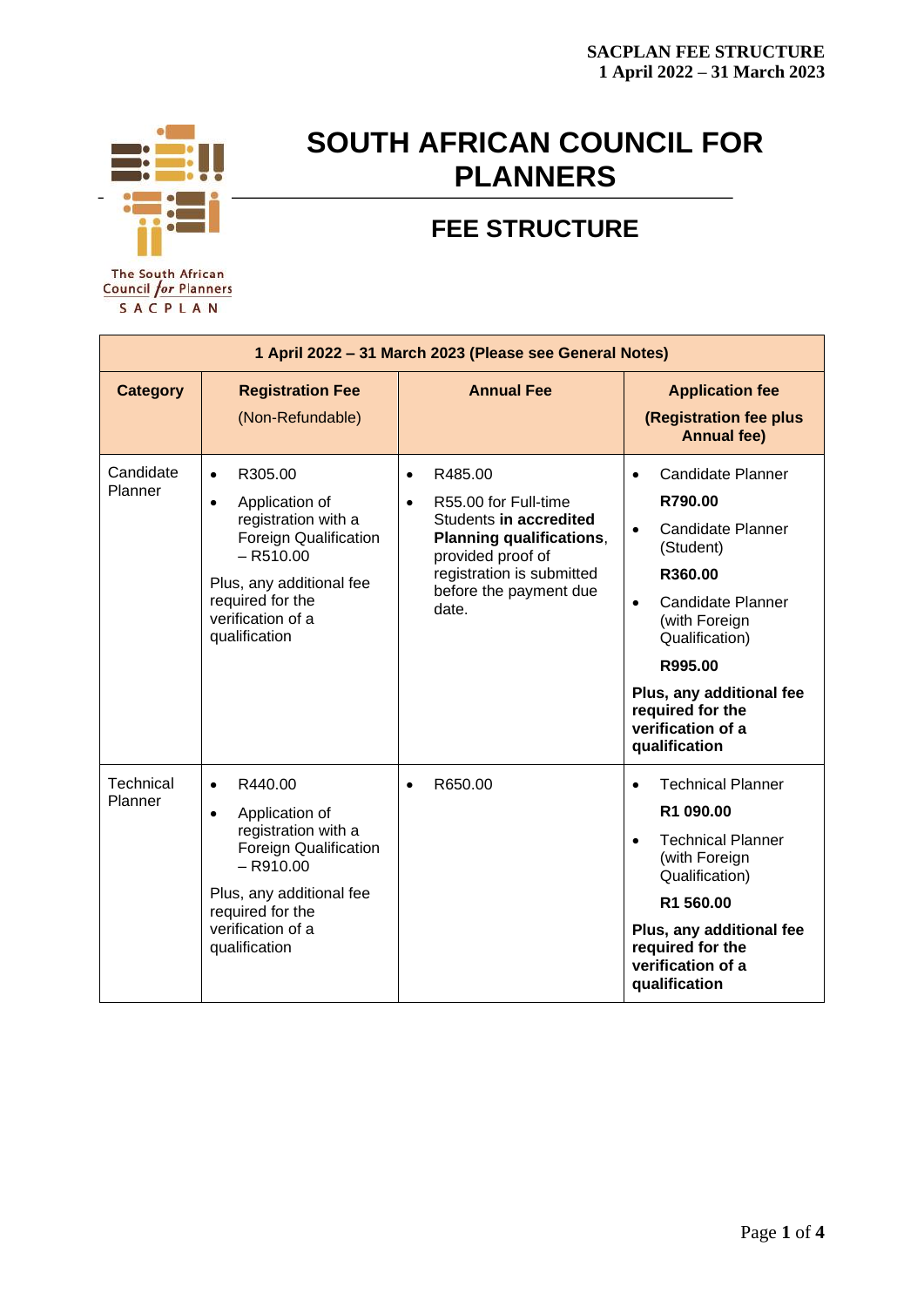## **SACPLAN FEE STRUCTURE 1 April 2022 – 31 March 2023**

| 1 April 2022 - 31 March 2023 (Please see General Notes)                              |                                                                                                                                                                                                            |                                                                |                                                                                                                                                                                                                                                     |
|--------------------------------------------------------------------------------------|------------------------------------------------------------------------------------------------------------------------------------------------------------------------------------------------------------|----------------------------------------------------------------|-----------------------------------------------------------------------------------------------------------------------------------------------------------------------------------------------------------------------------------------------------|
| <b>Category</b>                                                                      | <b>Registration Fee</b><br>(Non-Refundable)                                                                                                                                                                | <b>Annual Fee</b>                                              | <b>Application fee</b><br>(Registration fee plus<br><b>Annual fee)</b>                                                                                                                                                                              |
| Professional<br>Planner                                                              | R645.00<br>$\bullet$<br>Application of<br>$\bullet$<br>registration with a<br>Foreign Qualification<br>$- R1 105.00$<br>Plus, any additional fee<br>required for the<br>verification of a<br>qualification | R1 000.00<br>$\bullet$                                         | <b>Professional Planner</b><br>$\bullet$<br>R1 645.00<br><b>Professional Planner</b><br>$\bullet$<br>(with Foreign<br>Qualification)<br>R <sub>2</sub> 105.00<br>Plus, any additional fee<br>required for the<br>verification of a<br>qualification |
| Retired<br>Persons                                                                   |                                                                                                                                                                                                            | R200.00 - Persons 60-<br>$\bullet$<br>69y subject to approval. |                                                                                                                                                                                                                                                     |
| All persons<br>70y and<br>older<br>irrespective<br>of Category<br>οf<br>Registration |                                                                                                                                                                                                            | Exempted<br>٠                                                  |                                                                                                                                                                                                                                                     |

| <b>Item</b>                            | Fee                   |
|----------------------------------------|-----------------------|
| <b>Appeals</b>                         |                       |
| An Appeal in terms of Section 27(1)(a) | R <sub>1</sub> 725.00 |
| An Appeal in terms of Section 27(1)(b) | R <sub>1</sub> 725.00 |
| An Appeal in terms of Section 27(1)(c) | R <sub>1</sub> 395.00 |
| Other                                  | R <sub>1</sub> 725.00 |

| Other                                                                                                                                                |                                                                                                                                                                                    |
|------------------------------------------------------------------------------------------------------------------------------------------------------|------------------------------------------------------------------------------------------------------------------------------------------------------------------------------------|
| Application fee for an application in terms of Rule<br>15(6) for the exemption or reduction of the period<br>to be registered as a Candidate Planner | A non-refundable amount of R1 385.00                                                                                                                                               |
| Administration fee for reinstatement of registration<br>within a year of being cancelled (e.g. due to<br>defaulting on payment, etc.)                | A non-refundable amount equal to the Application<br>and Registration Fee of the registration category<br>of the registered person plus all outstanding<br>amounts owed to SACPLAN. |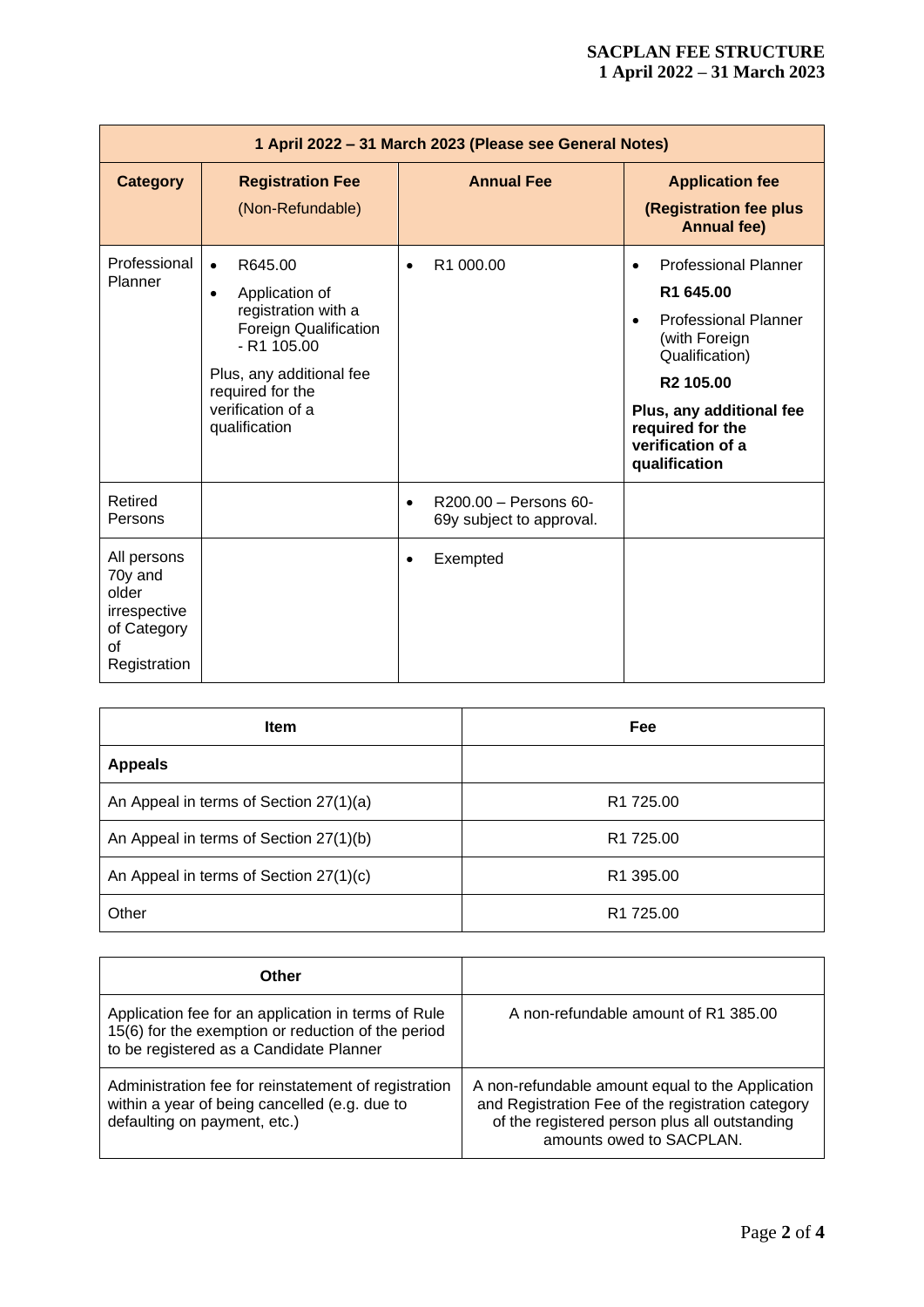#### **SACPLAN FEE STRUCTURE 1 April 2022 – 31 March 2023**

| Other                                                                                                                                                        |                                                                                                                                                                                                            |
|--------------------------------------------------------------------------------------------------------------------------------------------------------------|------------------------------------------------------------------------------------------------------------------------------------------------------------------------------------------------------------|
| Administration fee for reinstatement of registration<br>after a period of longer than a year of being<br>cancelled (e.g. due to defaulting on payment, etc.) | A non-refundable amount equal to double the<br>Application and Registration Fee of the<br>registration category for which the person applied<br>for plus all outstanding amounts owed to<br><b>SACPLAN</b> |

#### **GENERAL NOTES:**

- 1. Annual Fees for the 2022/2023 Financial Year (1 April 2022 31 March 2023) are **due** by the **30th June 2022**
- 2. As from the 2015/2016 Financial Year interest will be charged on overdue accounts at a rate of 2% per month. The Council may decide to suspend the charging of interest for a particular year due to special circumstances (e.g. Covid).
- 3. Proof of payment **must** be emailed to SACPLAN at [Accounts@sacplan.co.za](mailto:Accounts@sacplan.co.za) .
- 4. The full Application fee (Registration fee as well as the full Annual fee) must accompany applications for registration as per the Fee structure as set out above. Applicants will be informed of any additional fee required for the verification of a qualification.
- 5. The fees are not subject to VAT and are quoted excluding VAT.
- 6. The Annual Fees will be calculated by SACPLAN on a pro-rata basis (based on each completed quarter) based on the approval date of the application by SACPLAN. The difference will be credited against the following year's Annual Fees payable.
- 7. In the case where an application for registration is not approve and/or an appeal for the approval of registration is turned down, the annual fee paid will be refunded on receipt of a written claim from the applicant within a period of three months after the applicant was informed of the decision by Council or the Appeal Board whichever is applicable. The refunding of such fees will only be done through EFT.
- 8. Registration is automatically renewed on an annual basis on 1 April each year. In the event that a registered person wishes to terminate registration, three months' notice of such intention should be given to SACPLAN in writing.
- 9. All Registered person are required to notify SACPLAN in writing within one month of any change in their physical and postal addresses of their place of employment and residence, as well as any change in their email address.